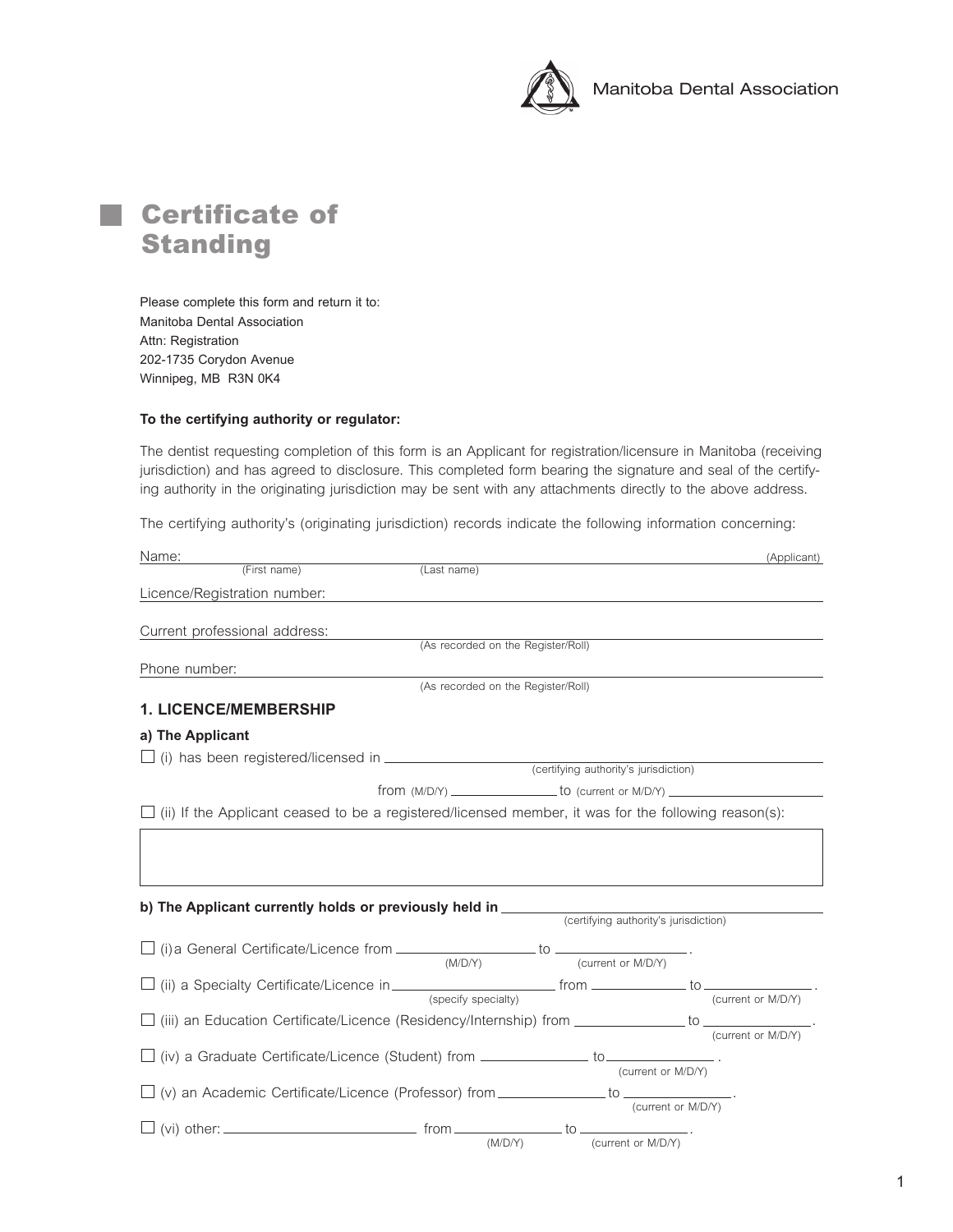

# **c) The Applicant received his or her degree(s) in dentistry from the following institutions:**

| Institution Name | Degree | Year of Graduation |
|------------------|--------|--------------------|
|                  |        |                    |
|                  |        |                    |

**d) To the best of your (certifying authority's jurisdiction) knowledge, the Applicant is or has also been registered/licensed to practise dentistry or has engaged in the practice of dentistry in the following additional jurisdiction(s):** 

|                                  | Licensed |         |
|----------------------------------|----------|---------|
| Country/Province or State/Region | From     | Τo      |
|                                  | (M/D/Y)  | (M/D/Y) |
|                                  | (M/D/Y)  | (M/D/Y) |
|                                  | (M/D/Y)  | (M/D/Y) |

## **e) The Applicant**

*(i)is not in arrears of any fees or other monies owing to your organization.*

*(ii) is in arrears as follows:*

# **Type in Nature of Arrears / Owed Since / Amount Owing**

#### **f) Terms, Restrictions, Conditions, Limitations on Certificate/Licence**

- *(i)The Applicant* **does not have and has not had** *any terms, restrictions, conditions, or limitations on her or his Certificate/Licence.*
- *(ii) The Applicant currently* **has or has had** *terms, restrictions, conditions or limitations on her or his Certificate/Licence the nature of which are as follows:*

#### **Nature of terms, restrictions, conditions or limitations on licence / Dates in force**

#### **g) Suspension, Cancellation, Revocation or Striking off the Roll**

- $\Box$  (i)The Applicant **does not have or has not had** her or his Certificate/Licence suspended, cancelled, *revoked or struck off the Register/Roll.*
- *(ii) The Applicant currently* **has or has had** *her or his Certificate/Licence suspended, cancelled, revoked or struck off the Register/Roll for the following reason (s):*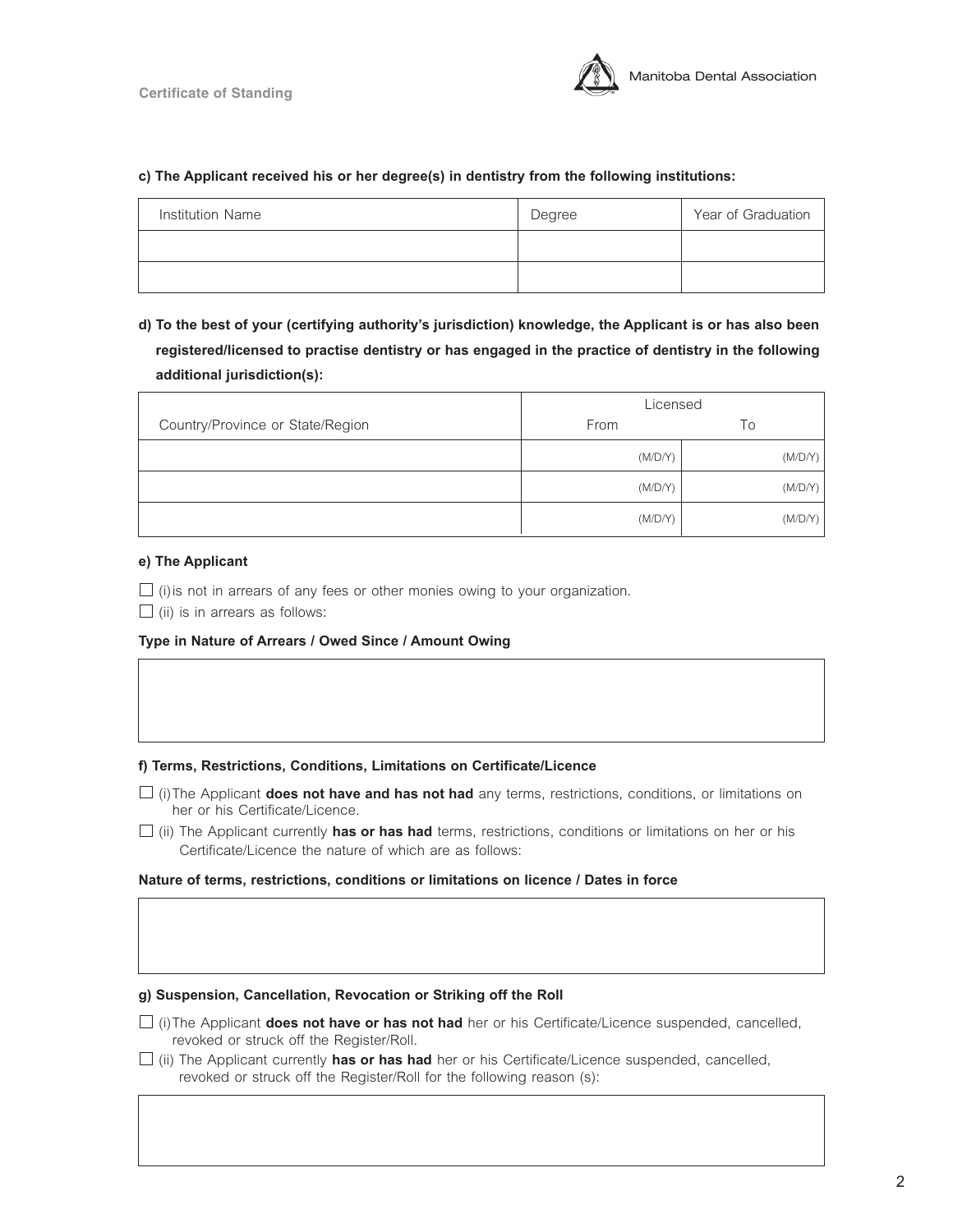

# **2. PROFESSIONAL CONDUCT RECORD**

## **a) Complaints**

- *(i)The Applicant* **HAS NEVER BEEN** *the subject of a formal complaint.*
- $\Box$  (ii) The Applicant **IS** the subject of a formal complaint, which has not been completed.
- *(iii) The Applicant* **HAS BEEN** *the subject of a formal complaint, which was completed with a decision/action being issued (including "no further action") by you (the certifying regulator) or which involved the Applicant's resignation, the nature of which is as follows:*

**Nature of the formal complaint(s) and action(s) taken if any at this date**

#### **b) Investigations**

*(i)The Applicant* **HAS NEVER BEEN** *the subject of an investigation.* 

- $\Box$  (ii) The Applicant **IS** the subject of an investigation, which has not been completed.
- *(iii) The Applicant* **HAS BEEN** *the subject of an investigation, which was completed with a decision/action being issued (including "no further action") by you (the certifying regulator) or which involved the Applicant's resignation, the nature of which was as follows:*

#### **Nature of the investigations and action taken if any at this date**

#### **c) Discipline Proceedings**

- *(i)The Applicant* **HAS NEVER BEEN** *the subject of a discipline proceeding.*
- $\Box$  (ii) The Applicant **IS** the subject of a disciplinary proceeding which has not been completed.
- *(iii) The Applicant* **HAS BEEN** *the subject of disciplinary proceedings, which was completed with a decision/action being issued (including "no further action") by you (the certifying regulator) or which involved the Applicant's resignation the nature of which was as follows:*

**Nature of the disciplinary proceedings and actions taken / Date / End-result**

#### **d) Fitness to Practise\* (upon registration or after)**

- *(i)The Applicant* **HAS NEVER BEEN** *the subject of a fitness to practise hearing or inquiry.*
- *(ii) The Applicant* **IS** *the subject of a fitness to practise hearing or inquiry which has not been completed.*
- *(iii) The Applicant* **HAS BEEN** *the subject of a fitness to practise hearing or inquiry, which was completed with a decision/action being issued (including "no further action") by you (the certifying regulator)* or which involved the Applicant's resignation the nature of which was as follows:

#### **\*Physical ailment, mental health condition or addiction involved / Date / End-result**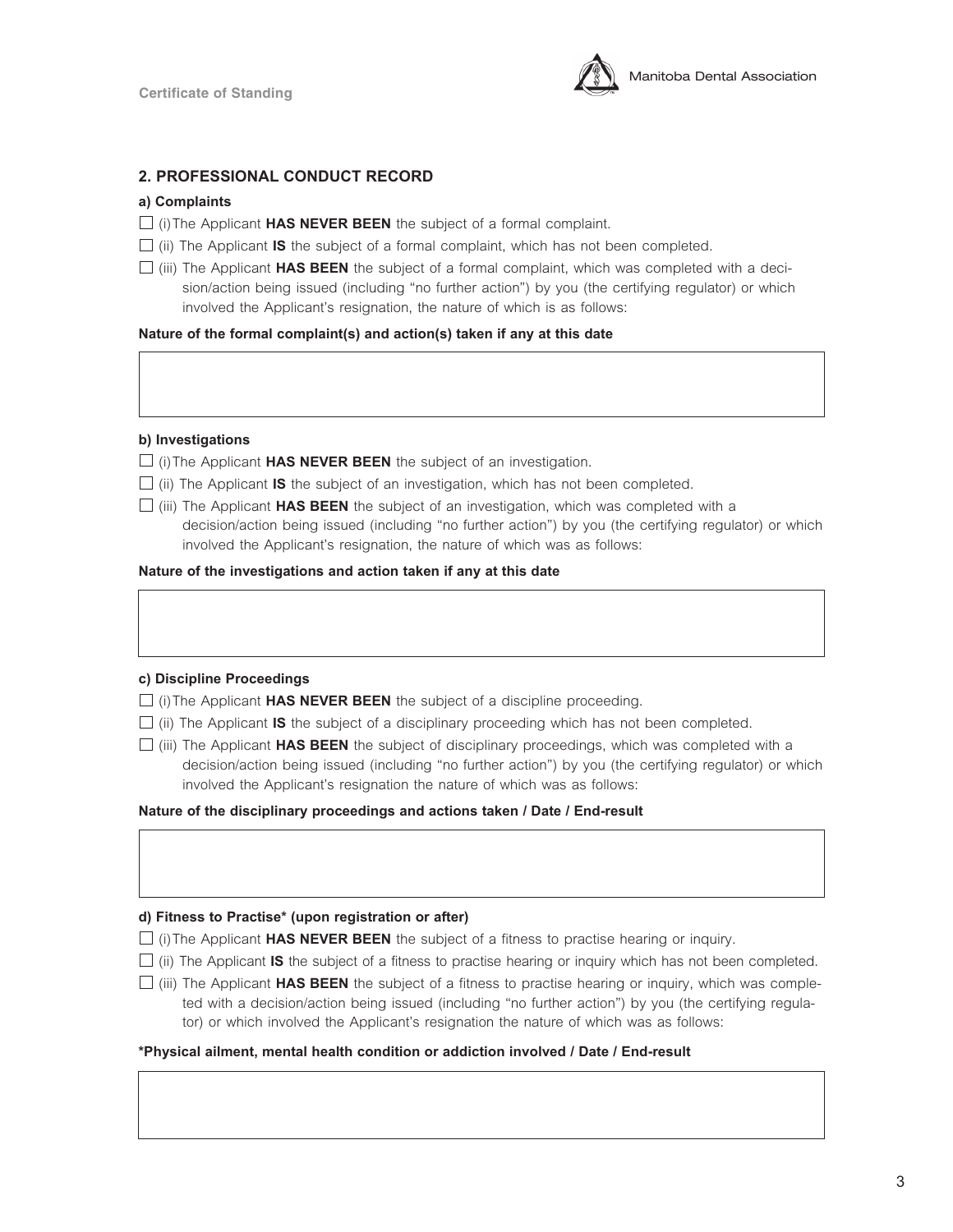

# **3. QUALITY ASSURANCE PROGRAMS**

## **a) Professional Inspection** *Mandatory**D* **Mandatory** *D* **Non-mandatory**

- *(i) The Applicant* **is not and has not been** *the subject of professional inspections, other than the regularly scheduled visits.*
- *(ii) The Applicant* **is or has been** *the subject of professional inspections other than the regularly scheduled visits, the nature and/or disposition of which was as follows:*

**Nature of the inspection and action taken if any at this date**

| b) Continuing Education requirement<br>(i) The Applicant has always been in compliance with your continuing education requirements.<br>(ii) The Applicant is not or has not in the past been in compliance with your continuing education<br>requirements. |            | Mandatory         | $\Box$ Non-mandatory |
|------------------------------------------------------------------------------------------------------------------------------------------------------------------------------------------------------------------------------------------------------------|------------|-------------------|----------------------|
| Nature of non-compliance and action taken if any at this date                                                                                                                                                                                              |            |                   |                      |
|                                                                                                                                                                                                                                                            |            |                   |                      |
| c) Currency of Practice requirement Mandatory                                                                                                                                                                                                              |            | (specify details) | Non-mandatory        |
| $\Box$ (i) Has the Applicant been in compliance with your practice hour's requirement?                                                                                                                                                                     |            |                   |                      |
|                                                                                                                                                                                                                                                            | $\Box$ Yes | <b>No</b>         | Non-applicable       |
| ii) Has the Applicant ever interrupted/stopped practising?                                                                                                                                                                                                 |            |                   |                      |
|                                                                                                                                                                                                                                                            | Yes        | No.               | Unknown              |

# **If yes, the Applicant did interrupt/stop practising, please specify dates:**

| From    | To      |
|---------|---------|
| (M/D/Y) | (M/D/Y) |
| (M/D/Y) | (M/D/Y) |
| (M/D/Y) | (M/D/Y) |
| (M/D/Y) | (M/D/Y) |